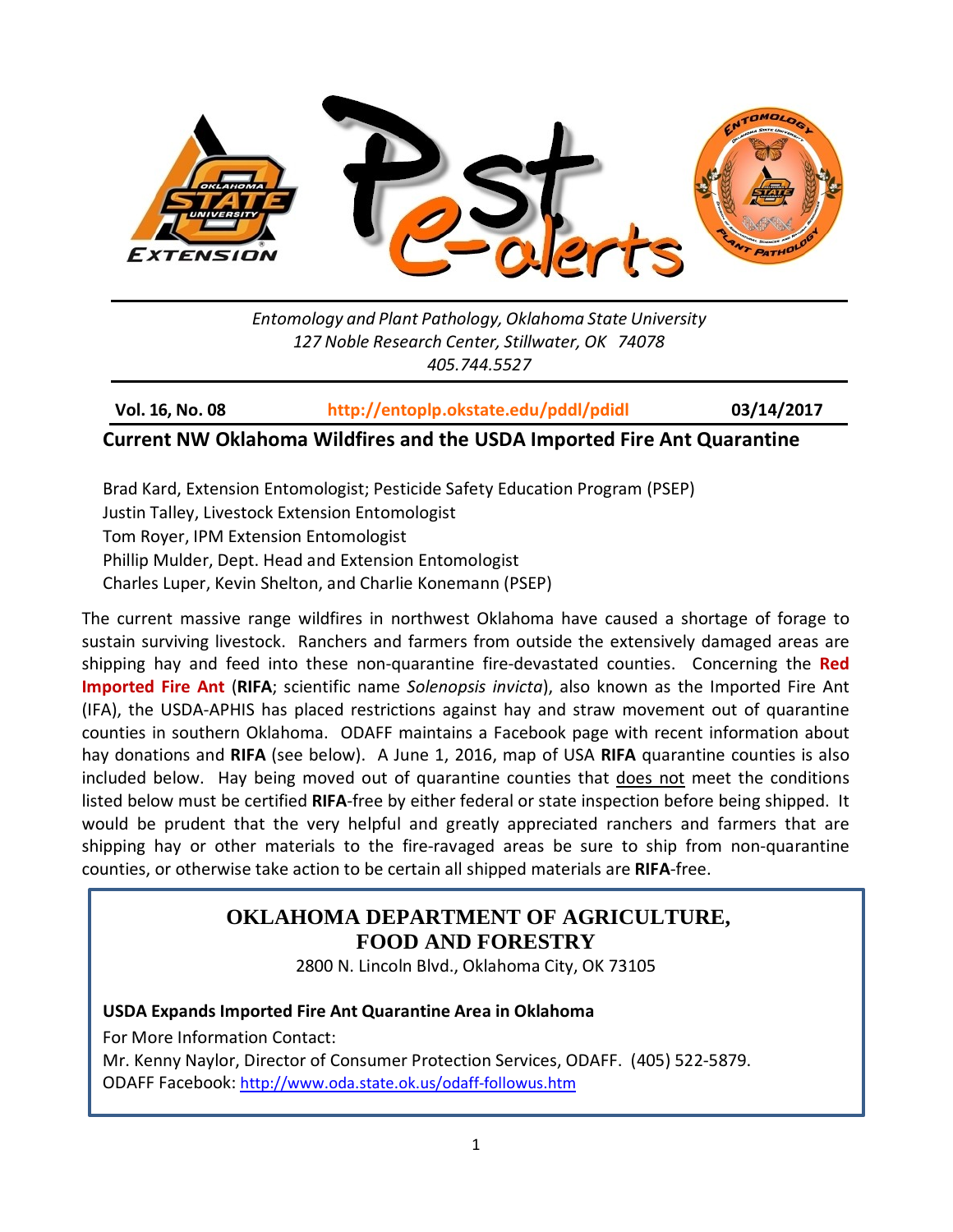**ODAFF Facebook comments:** As many of you are aware, hay donations are being accepted for producers impacted by recent wildfires. Just as a reminder, there are counties in southern Oklahoma and northern Texas that are included in the imported fire ant quarantine.

Following is information from USDA/APHIS regarding under what conditions baled hay can leave a quarantine area without restrictions:

Baled hay that meets any of the requirements below is not regulated and has no movement restrictions:

- For baled hay that is stacked, all bales except the bottom layer that is in direct contact with the ground.
- Hay that is cut, baled, loaded, and shipped without storage.
- Baled hay that is stored on an impervious surface such as hard pan (highly compressed soil), asphalt, concrete, etc.
- Baled hay that is stored elevated above the soil on pallets or tires or stored on landscaping cloth placed over the soil.

If you have additional questions before moving hay, please contact Kenny Naylor, Director of Consumer Protections Services for the Oklahoma Department of Agriculture, Food & Forestry: [Kenny.naylor@ag.ok.gov](mailto:Kenny.naylor@ag.ok.gov) , (405) 522-5879. If you are not in the imported fire ant quarantine area, these restrictions do not apply.

For more Q & A on baled hay movement, please go to: <https://www.aphis.usda.gov/BaledHayIndustryAlert.pdf>[Document also attached separately]

Map of current Quarantine Area: https://www.aphis.usda.gov/…/firan…/downloads/fireant-2.pdf



ODAFF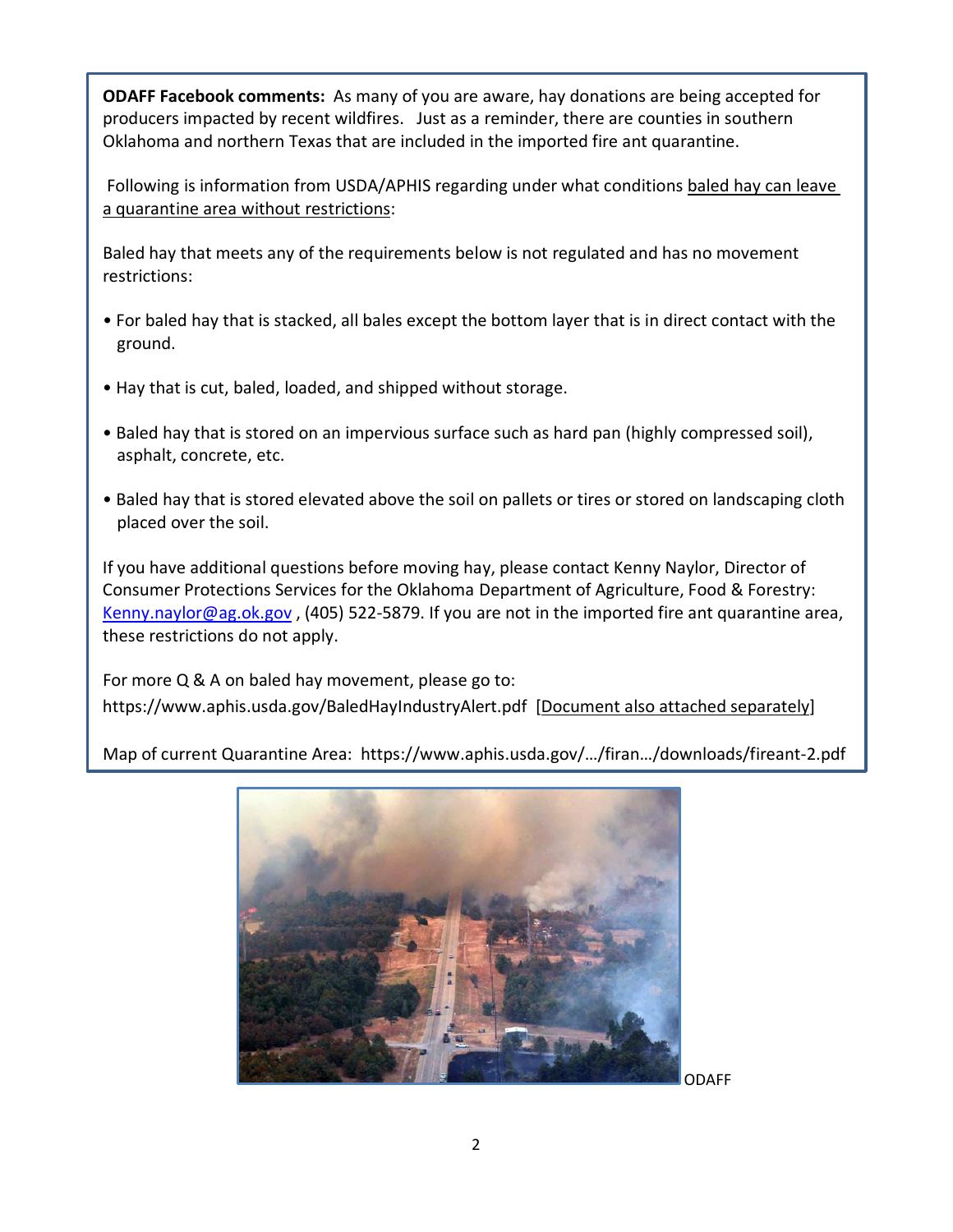

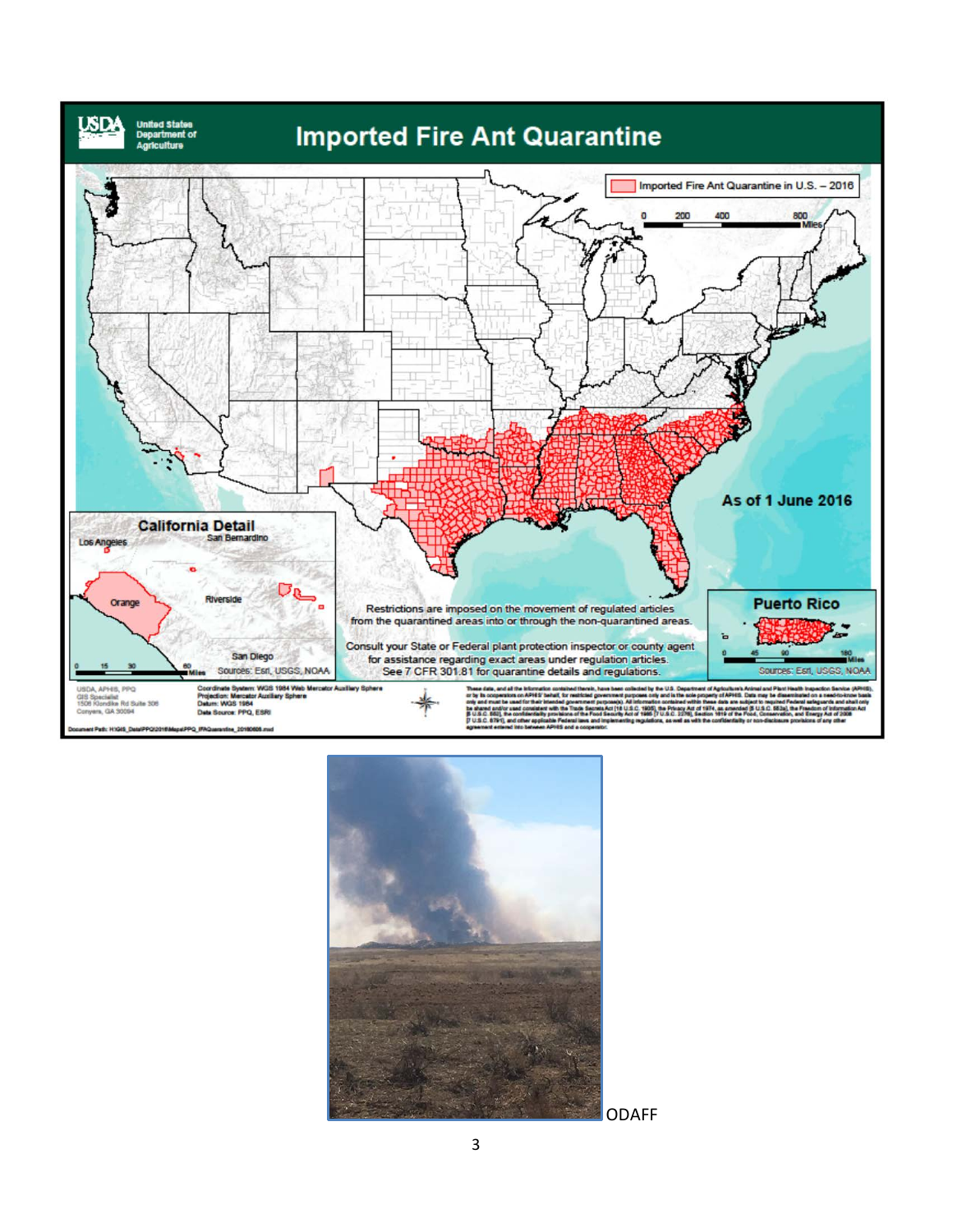|  |  |  | <b>Hay Drop-Off Locations</b> |  |
|--|--|--|-------------------------------|--|
|--|--|--|-------------------------------|--|

| Place                  | Location                                                                                                                    | Contact<br>Name/Number<br>Caleb Nelson<br>580-727-1332 |  |
|------------------------|-----------------------------------------------------------------------------------------------------------------------------|--------------------------------------------------------|--|
| <b>Buffalo Feeders</b> | Location: 4 miles east<br>of Buffalo, OK on Highway 64                                                                      |                                                        |  |
| Tyree Ag               | US-283, Laverne, OK just over 1<br>mile North of Stop Light last<br>business north side of Laverne East<br>side of the road | Jay Dee Nielsen<br>580-334-6819                        |  |
| Dale Long              | 1 mile east, 1/2 mile North, 1/2 mile<br>East of Gate, OK                                                                   | Dale Long<br>580-571-1249                              |  |
| May Coop Elevator      | May Oklahoma                                                                                                                | Tom Fanning<br>580-727-5530                            |  |
| <b>Buffalo Coop</b>    | 322 E Harper, Buffalo, OK 73834                                                                                             | <b>Beverly Mings</b><br>580-735-2533                   |  |
| Western Equipment      | 3999 Lakeview Drive, Woodward,<br>OK                                                                                        | Caleb Zook<br>580-254-0080                             |  |



March 12, 2017 Fire Complex Map – ODAFF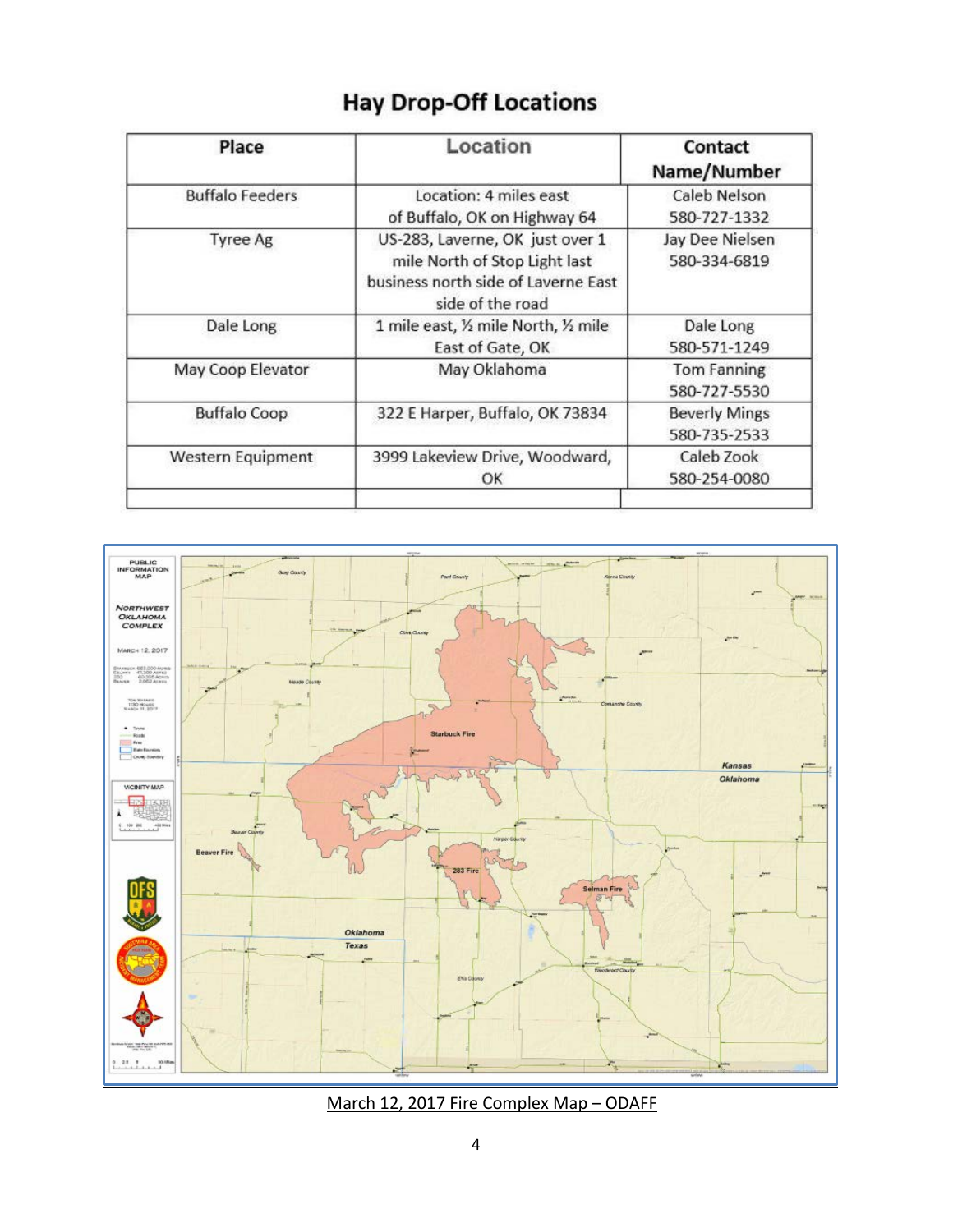### **R**ed **I**mported **F**ire **A**nt worker (Sometimes called the Imported Fire Ant-IFA)

Fire ant colonies contain several sizes of workers, ranging in length from 1/8 to 1/4 inch (3.5 to 7.0 mm; antennas not included). They have a painful sting, and can extensively infest pastures and rangeland with numerous mounds that can damage farm equipment. They also cause damage to highways, roadways and airport runways, and readily infest electrical meter boxes and equipment. They can easily attack and kill small livestock like chickens, and ground-nesting birds. They currently infest more than 250 million acres in six southeastern states, and millions of additional acres as they spread west and north. Their current range is extensive as illustrated on the map above. **RIFAs** are prolific reproducers, and one infested acre of land can produce more than 90,000 new queens each year. Swarming occurs several times per year, thereby extending the RIFA range to many more acres.

There are several commercial insecticides and toxic baits available that kill **RIFA**. Treating individual mounds wherever they are found is recommended. However, when hundreds-to-many thousands of **RIFA** colonies and mounds are established, control within pastures and rangeland becomes a difficult, continuous challenge.



## Red Imported Fire Ant Worker - **RIFA**



Photos Courtesy of R. A. Grantham

### **RIFA** Identification

If ants are found on hay and feed or other materials being shipped into the wildfire areas, the ants should be collected into a small container and brought to their local County Extension Office for identification. They can also be identified on-site by ODAFF or Federal inspectors to be sure they are not **RIFA**. In addition, The Plant Disease and Insect Diagnostic Laboratory (PDIDL) in OSU's Department of Entomology and Plant Pathology can provide positive **RIFA** identification. Only dead ants can be sent to PDIDL. Ants can be killed by freezing or by placing them in rubbing alcohol. Contact PDIDL, Dept. EPP, 127 NRC, OSU, Stillwater, OK 74078-3033. Office: 405-744- 9961; fax: 405-744-6039. http://entoplp.okstate.edu/pddl/pddl/pdidl-form.pdf provides the short insect ID request form. Very clear, high-resolution Digital Images are sometimes adequate for ant identification. Send images and the request form by email: sickplants@okstate.edu. However, to positively identify the very small RIFA, physical specimens must be received by the PDIDL.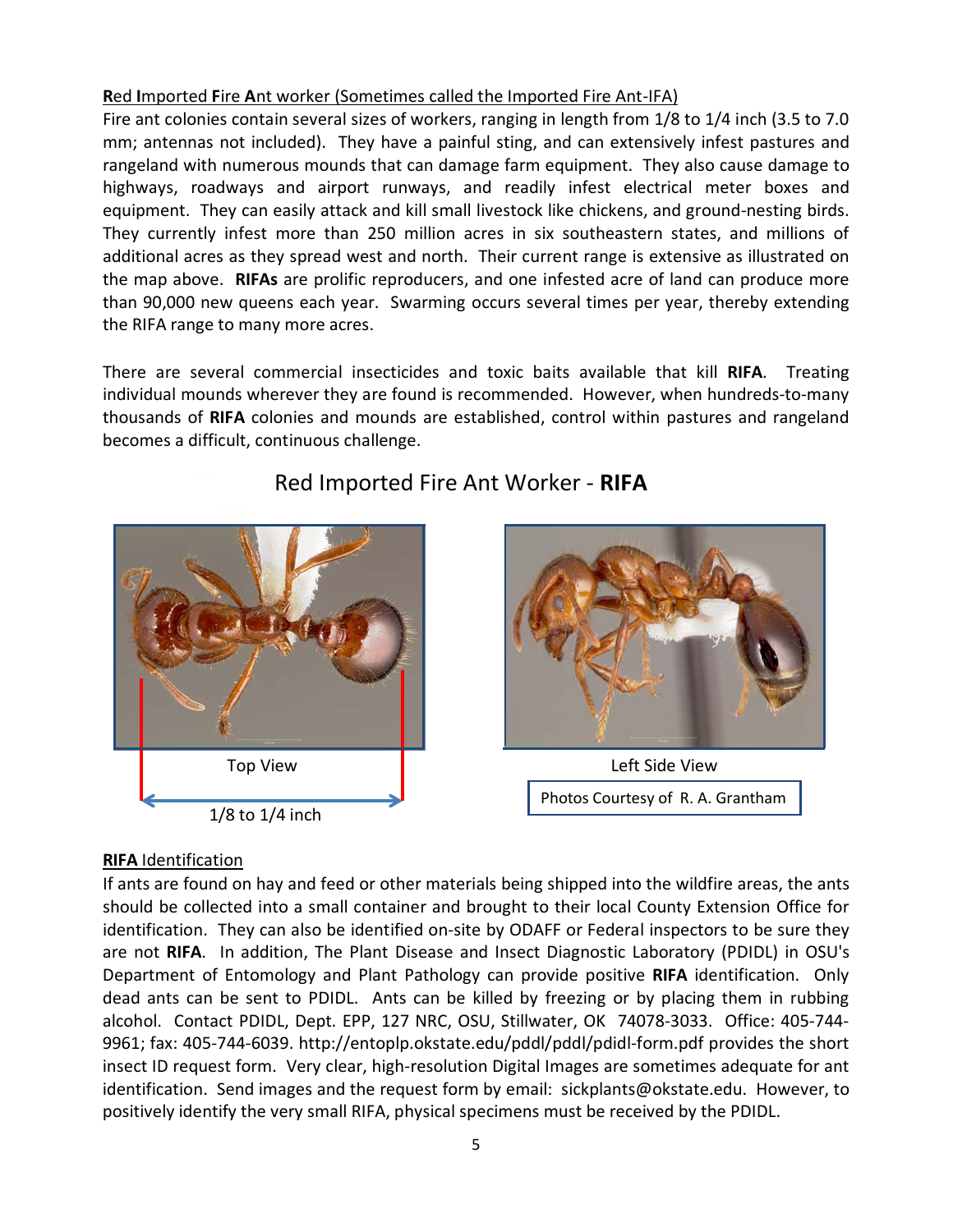### **RIFA** Management

The best time to inspect hay bales for **RIFA** is at their point-of-origin, before loading onto trucks. However, if RIFA-infested bales are identified at 'drop-off' locations or feeding sites, ODAFF inspectors should be immediately notified for instructions on addressing the infestation and disposition or treatment of areas around **RIFA** infested bales. If hay is received from an out-of-**RIFA** quarantine area, the same guidelines listed above by ODAFF should be followed.

There are several commercial insecticides and toxic baits available that control **RIFA**. Treating individual **RIFA** mounds with insecticide coupled with a broadcast application of **RIFA** bait that is approved for pastures is recommended. If **RIFA**-infested bale(s) of hay are identified, it is recommended that these bale(s) be either shipped back to the point-of-origin or placed in a separate area at the drop-off location. For RIFA infested bales remaining at the drop-off location, one control method that has been proven effective is scattering Extinguish $+^{\circ}$  fire ant bait on the soil around the infested bales, then applying a perimeter treatment around the entire hay storage area with Sevin® (DO NOT APPLY ANY OF THESE PRODUCTS DIRECTLY ON ANY HAY BALE). Currently, there are no approved insecticides that can be applied directly on hay bales intended for immediate consumption by cattle or other livestock. If hay bales become **RIFA** infested after being placed into cattle feeding areas, then remove the animals and treat the areas with Extinguish+® or Amdro Pro®. Livestock must not be fed in these treated areas until at least 7 days after treatment.

Extinguish<sup>®</sup> is another successful RIFA bait that can be used. It is recommended that the soil areas immediately adjacent to infested bales be treated at a rate of 1.0- to 1.5-pounds per acre just like RIFA infested pasture would be treated. This ensures that any foraging ants can take the bait and feed it to their nest mates. The difference between Extinguish and Extinguish+ is that Extinguish does not work as rapidly as Extinguish+, but there is no waiting period for grazing or harvest with Extinguish.

Be sure to follow label directions when using RIFA baits or any other pesticides. When bales in the bait-treated areas are re-inspected and deemed RIFA-free, they can be used to feed livestock.

### **Editors: Eric Rebek, Ph.D., and Justin Talley, Ph.D. Oklahoma Cooperative Extension Service**

The pesticide information presented in this publication was current with federal and state regulations at the time of printing. The user is responsible for determining that the intended use is consistent with the label of the product being used. Use pesticides safely. Read and follow label directions. The information given herein is for educational purposes only. Reference to commercial products or trade names is made with the understanding that no discrimination is intended and no endorsement by the Cooperative Extension Service is implied.

Oklahoma State University, in compliance with Title VI and VII of the Civil Rights Act of 1964, Executive Order 11246 as amended, and Title IX of the Education Amendments of 1972 (Higher Education Act), the Americans with Disabilities Act of 1990, and other federal and state laws and regulations, does not discriminate on the basis of race, color, national origin, genetic information, sex, age, sexual orientation, gender identity, religion, disability, or status as a veteran, in any of its policies, practices or procedures. This provision includes, but is not limited to admissions, employment, financial aid, and educational services. The Director of Equal Opportunity, 408 Whitehurst, OSU, Stillwater, OK 74078-1035; Phone 405-744-5371; email: [eeo@okstate.edu](mailto:eeo@okstate.edu) has been designated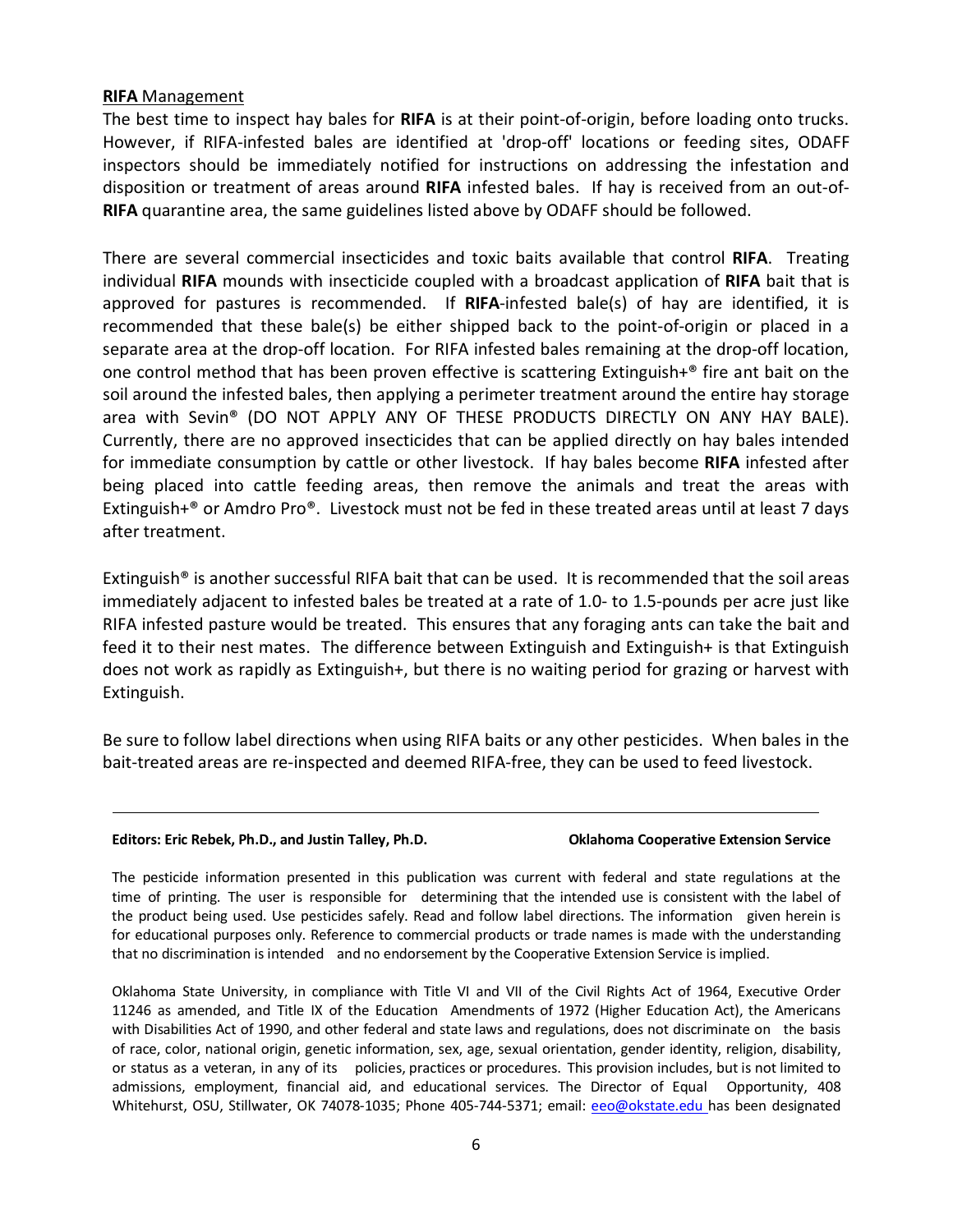to handle inquiries regarding non-discrimination policies: Director of Equal Opportunity. Any person (student, faculty, or staff) who believes that discriminatory practices have been engaged in based on gender may discuss his or her concerns and file informal or formal complaints of possible violations of Title IX with OSU's Title IX Coordinator 405-744-9154.

Issued in furtherance of Cooperative Extension work, Acts of May 8 and June 30, 1914, in cooperation with the U.S. Department of Agriculture, Director of Oklahoma Cooperative Extension Service, Oklahoma State University, Stillwater, Oklahoma. This publication is issued by Oklahoma State University as authorized by the Vice President, Dean, and Director of the Division of Agricultural Sciences and Natural Resources.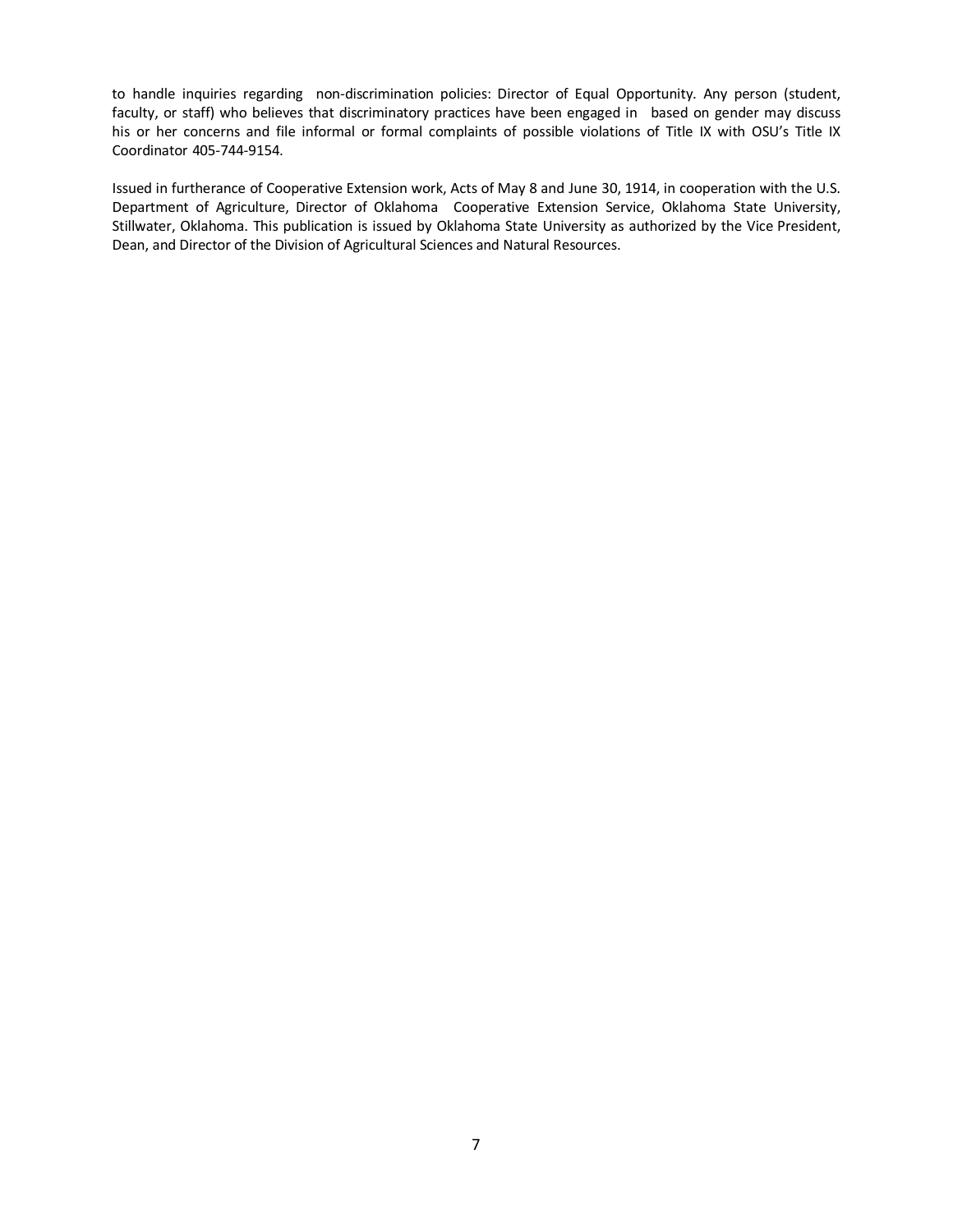Plant Protection and Quarantine September 2012

# **Questions and Answers for Producers, Sellers, and Buyers of Baled Hay Moving From Areas Under Quarantine for Imported Fire Ant**

Through its regulations to prevent the movement and establishment of the imported fire ant, the U.S. Department of Agriculture's (USDA) Animal and Plant Health Inspection Service (APHIS) seeks to facilitate the safe movement of agricultural products and commodities, including baled hay, out of areas under quarantine for the pest. USDA's goal is to help support commerce, while guarding against the further spread of the imported fire ant.

Weather conditions can prompt farmers to seek sources of hay for their livestock that may include hay from suppliers within areas of the country under quarantine for imported fire ant. While some hay produced in these areas is regulated from moving outside of the quarantine zone, most hay can move without restriction. In addition, there are simple steps hay growers and suppliers inside the quarantine area for imported fire ant can take to ensure their product can move quickly and easily to where it's needed by farmers and livestock. APHIS is providing the following information to help respond to questions from farmers, ranchers, hay growers, and suppliers, as well as our State plant health regulatory partners, as they work to respond to adverse weather conditions and find important feed sources for livestock.

### **Q. What is the quarantine zone for imported**  fire ant?

**A.** Most of the southeastern United States is currently under quarantine. In addition, most of Texas, southern Oklahoma, all of Dona Ana County in New Mexico, all of Orange County and parts of Los Angeles and Riverside counties in California, and all of Puerto Rico are under quarantine. To determine whether you are in a quarantine area, visit USDA's Web site at [www.aphis.usda.gov/plant\\_health/plant\\_pest\\_info/](www.aphis.usda.gov/plant_health/plant_pest_info/fireants/zipcode.shtml) fireants/zipcode.shtml and click the "Check your zip code now" link.

# **APHIS** Industry Alert

### **Q. Under what conditions can baled hay leave the quarantine area without restrictions?**

**A.** Baled hay that meets any of the requirements below is not regulated and has no movement restrictions:

- For baled hay that is stacked, all bales **except**  the bottom layer that is in direct contact with the ground.
- Hay that is cut, baled, loaded, and shipped without storage.
- Baled hay that is stored on an impervious surface such as hard pan (highly compressed soil), asphalt, concrete, etc.
- Baled hay that is stored elevated above the soil on pallets or tires or stored on landscaping cloth placed over the soil.

### **Q. What kind of hay is regulated in these areas for imported fire ant?**

**A.** In quarantine areas, USDA only regulates baled hay and baled straw that are stored in direct contact with the ground, because it poses a risk for harboring imported fire ants. This hay can move anywhere within the quarantine area. In addition, hay or straw from inside the quarantine area that is stored in direct contact with the ground **can** move outside the quarantine area provided it has been inspected, found free of imported fire ant, and travels with a certificate or permit issued by the State department of agriculture or local USDA office. You can find contact information for State departments of agriculture on the National Plant Board's Web site at [nationalplantboard.org/member/index.html.](http://www.nationalplantboard.org/member/index.html) For local USDA offices, visit www.aphis.usda.gov/StateOffices. In addition, any hay that contains soil may not leave the quarantine area.

### **Q. What are some best management practices for**  baled hay storage that reduce the chance of fire **ants infesting the hay?**

**A.** The best management approach is to reduce or eliminate fire ants on the property annually. Your local Extension specialist can provide guidance on how to accomplish this. To find contact information for your local Extension office, visit www.nifa.usda.gov/Extension. In addition, the following storage practices can help reduce the risk of moving infested hay and straw:

Applying fire ant bait (insecticide) around the outside of hay storage areas.